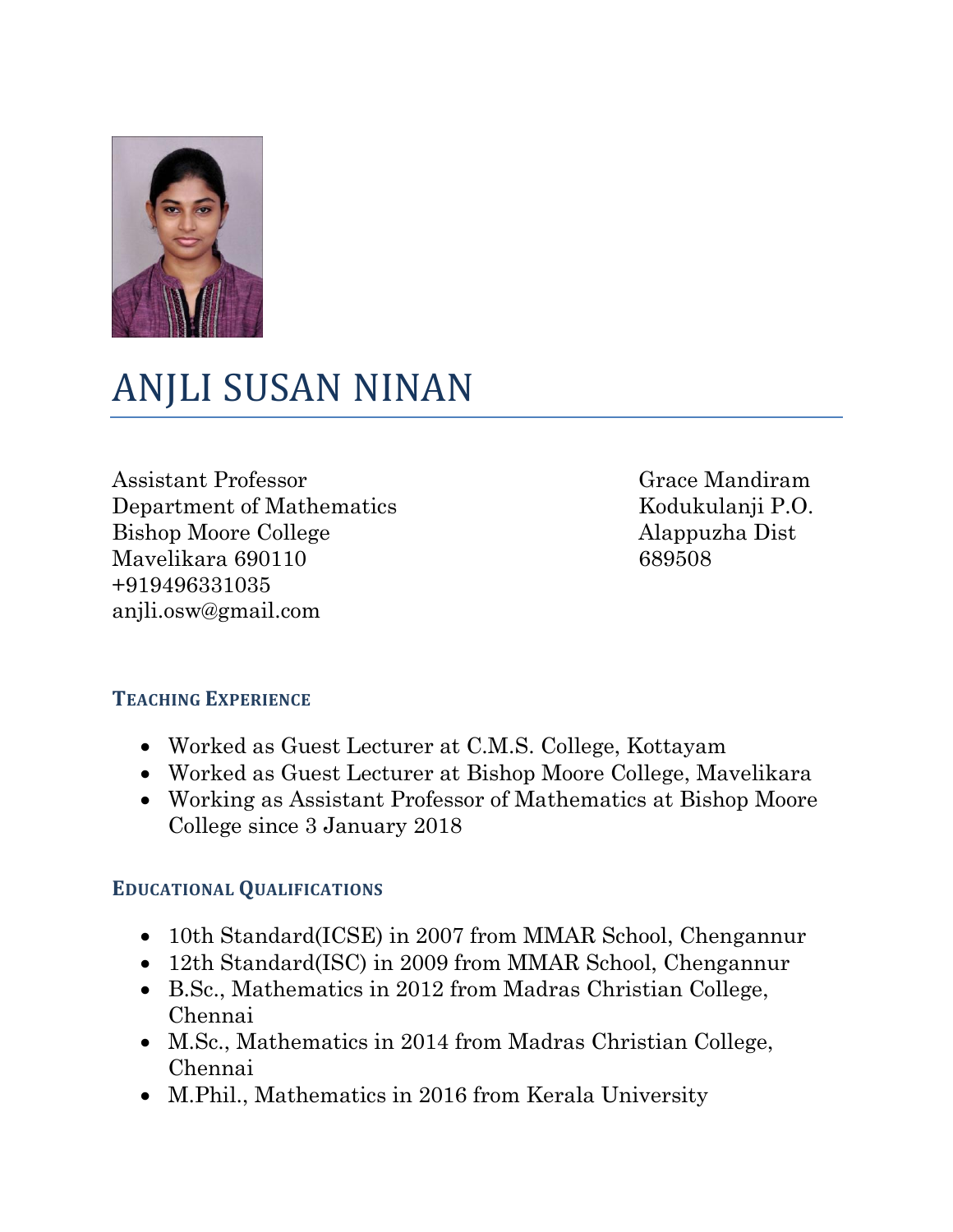### **DETAILS OF CONFERENCES/WORKSHOPS/ATTENDED**

- Attended a "Two day Workshop on Programming in Python" jointly organized by the Department of Computer Applications, MACFAST, KSCSTE, CSI and UNAI on 09th and 10th of April, 2018
- Attended a two days "Workshop on Python Programming" organized jointly by the Department of Computer Applications, MACFAST and KSCSTE on 7th and 8th of December, 2017
- Participated in the four days "National Multi-disciplinary Annual Research Conference" organised by the Internal Quality Assurance Cell and Various Schools of the University of Kerala, Thiruvananthapuram in, from 15th to 18th of December, 2015
- Participated in the three days "International Conference on Mathematics 2015" organised by the Department of Mathematics, University of Kerala, Thiruvananthapuram in collaboration with International Multi-disciplinary Research Foundation, from 26th to 28th of November, 2015
- Participated in the "International Seminar on Analysis and Applications & Dr. T. Thrivikraman Endowment Lecture" organized by the Department of Mathematics, St. Theresa's College, Ernakulam on 9th February, 2015
- Participated in the three day "UGC Sponsored National Seminar on Emerging Trends in Graph Theory and its Applications" organized by the Post Graduate Department of Mathematics, St. Alosyius College, Edathua from 21st to 23rd January, 2015
- Participated in the two day "UGC & KSCSTE Sponsored National Seminar on Recent Trends in Mathematics" organized by the Department of Mathematics, Sacred Heart College, Thevara on 16th & 17th January,2015
- Participated in the "International Seminar on Queues and Graphs" organized by the Post Graduate and Research Department of Mathematics, St. Peter's College, Kolencherry on 7th January,2015
- Participated in the two day "International Conference on Mathematical Computer Engineering -2013" organised by the Division of Mathematics, School of Advanced Sciences, VIT